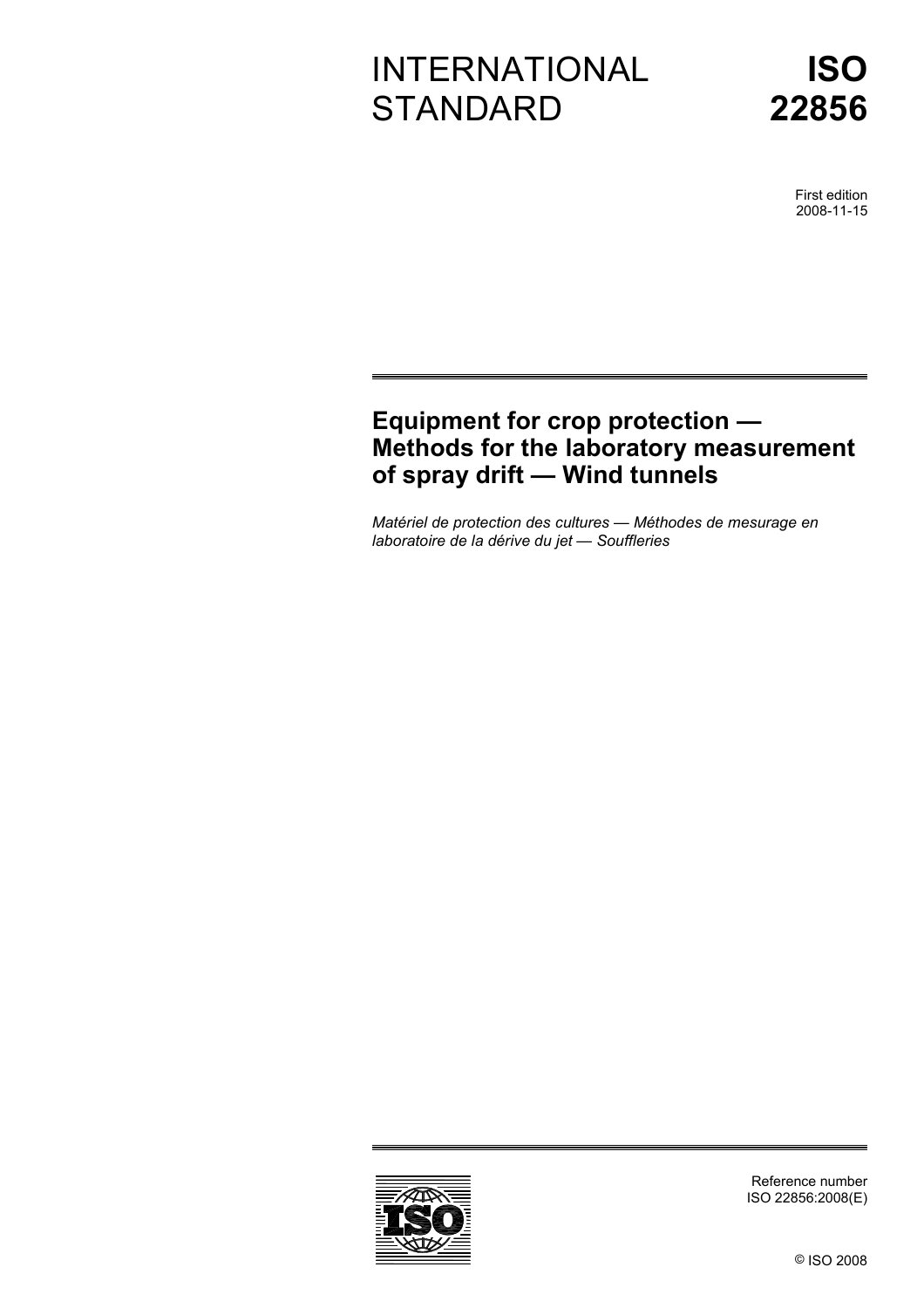# **PDF disclaimer**

This PDF file may contain embedded typefaces. In accordance with Adobe's licensing policy, this file may be printed or viewed but shall not be edited unless the typefaces which are embedded are licensed to and installed on the computer performing the editing. In downloading this file, parties accept therein the responsibility of not infringing Adobe's licensing policy. The ISO Central Secretariat accepts no liability in this area.

Adobe is a trademark of Adobe Systems Incorporated.

Details of the software products used to create this PDF file can be found in the General Info relative to the file; the PDF-creation parameters were optimized for printing. Every care has been taken to ensure that the file is suitable for use by ISO member bodies. In the unlikely event that a problem relating to it is found, please inform the Central Secretariat at the address given below.

**CORTAGILATION CONTRACTED DOCUMENT**<br>COPYRIGHT PROTECTED DOCUMENT



#### © ISO 2008

All rights reserved. Unless otherwise specified, no part of this publication may be reproduced or utilized in any form or by any means, electronic or mechanical, including photocopying and microfilm, without permission in writing from either ISO at the address below or ISO's member body in the country of the requester.

ISO copyright office Case postale 56 • CH-1211 Geneva 20 Tel. + 41 22 749 01 11 Fax + 41 22 749 09 47 E-mail copyright@iso.org Web www.iso.org

Published in Switzerland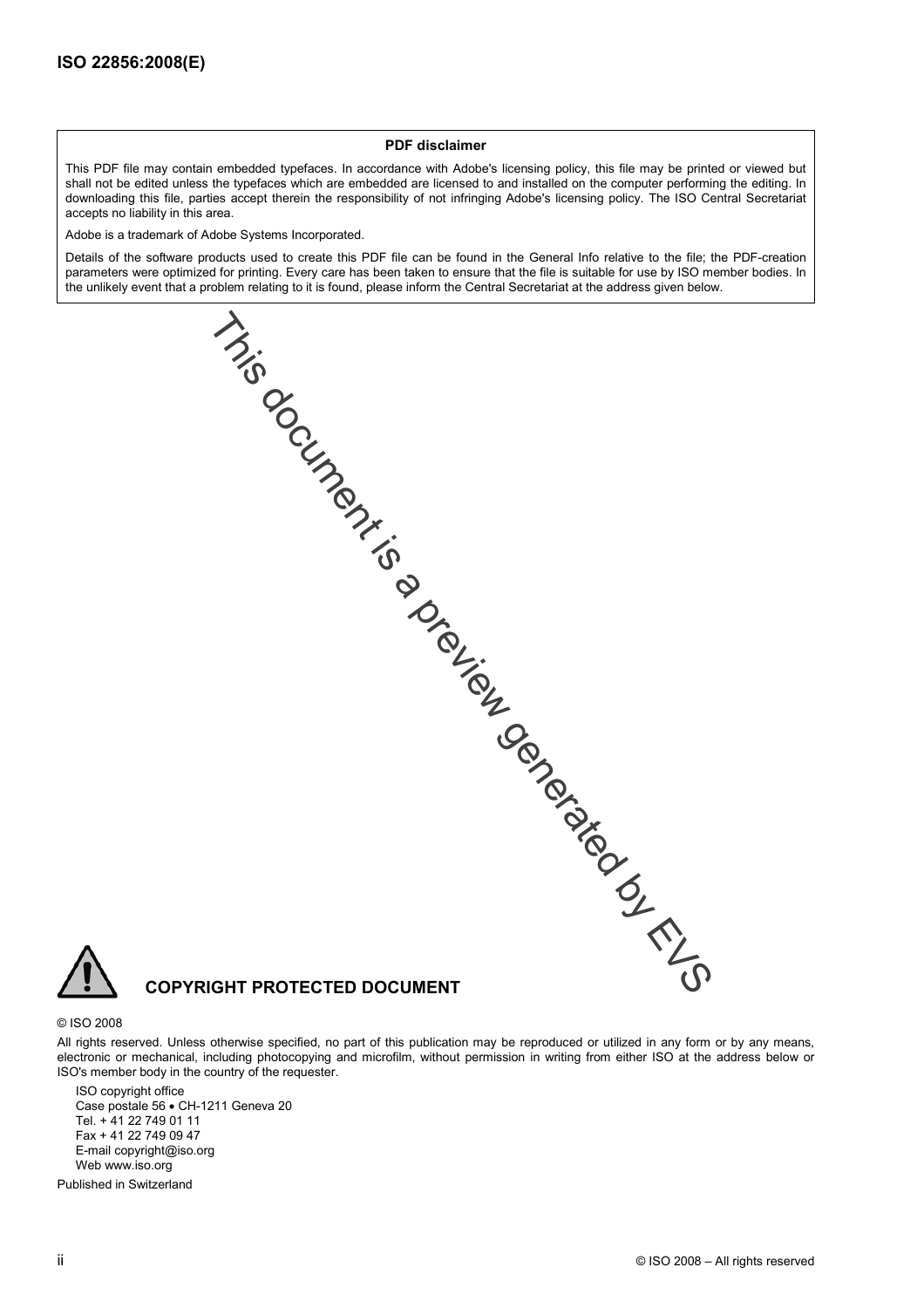# **Contents**

| 1              |                                                                                     |
|----------------|-------------------------------------------------------------------------------------|
| $\mathbf 2$    |                                                                                     |
| 3              |                                                                                     |
| 4              |                                                                                     |
| 5              |                                                                                     |
| 6              |                                                                                     |
| $\overline{7}$ | Calculation of results (2000) 5                                                     |
|                |                                                                                     |
|                | Annex B (normative) Selection and handling of spray drift samplers and collectors 9 |
|                |                                                                                     |
|                |                                                                                     |
|                |                                                                                     |
|                | $\overline{\mathcal{C}}$                                                            |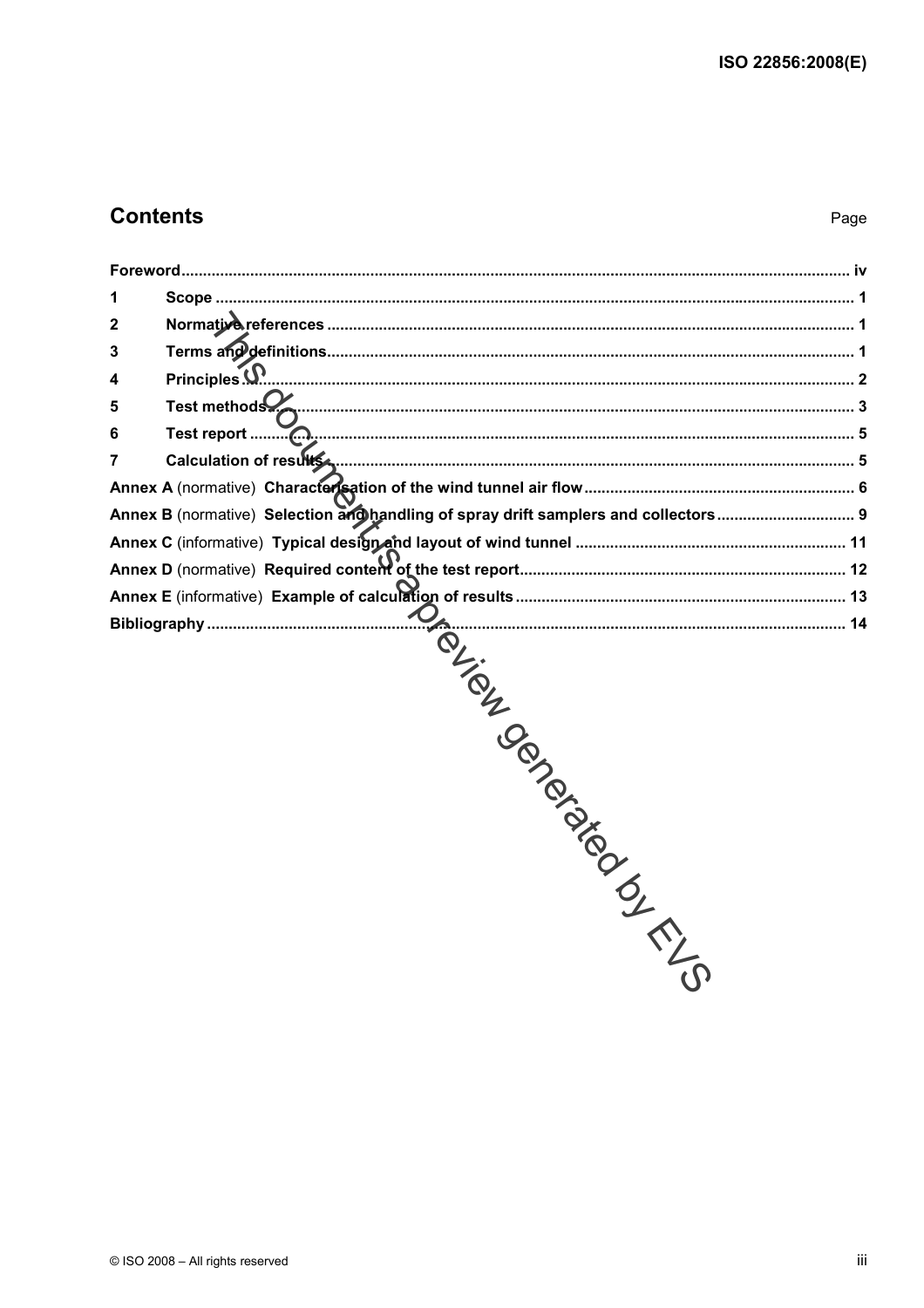# **Foreword**

ISO (the International Organization for Standardization) is a worldwide federation of national standards bodies (ISO member bodies). The work of preparing International Standards is normally carried out through ISO technical committees. Each member body interested in a subject for which a technical committee has been established has the right to be represented on that committee. International organizations, governmental and non-governmental, in haison with ISO, also take part in the work. ISO collaborates closely with the International Electrotechnical Commission (IEC) on all matters of electrotechnical standardization.

International Standards are drafted in accordance with the rules given in the ISO/IEC Directives, Part 2.

The main task of technical contrattees is to prepare International Standards. Draft International Standards adopted by the technical committees are circulated to the member bodies for voting. Publication as an International Standard requires approval by at least 75 % of the member bodies casting a vote.

Attention is drawn to the possibility that some of the elements of this document may be the subject of patent rights. ISO shall not be held responsible for identifying any or all such patent rights.

ISO 22856 was prepared by Technical Committee ISO/TC 23, *Tractors and machinery for agriculture and*